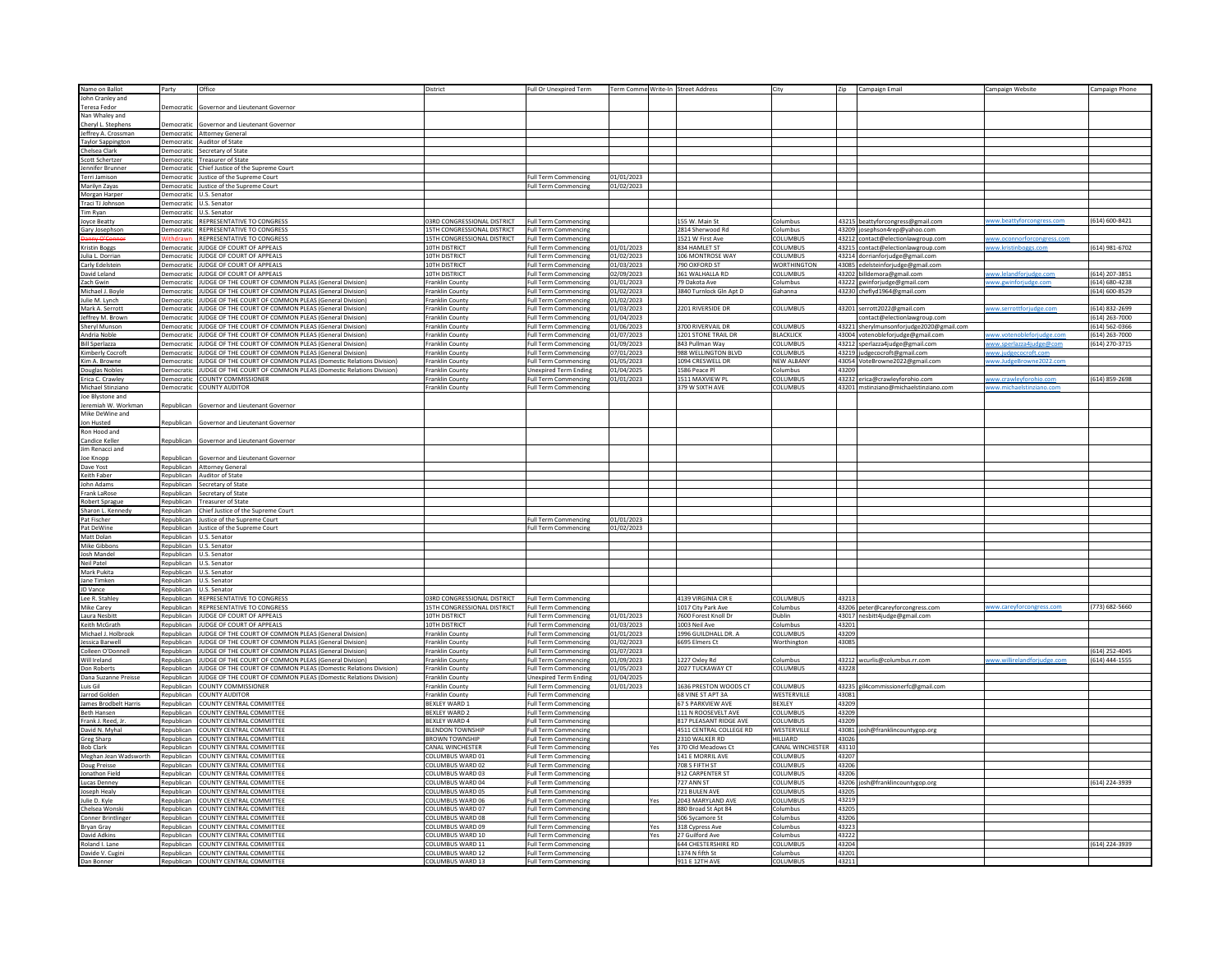| Geoffrey C. Smith         |            | Republican COUNTY CENTRAL COMMITTEI | COLUMBUS WARD 14         | <b>Full Term Commencing</b> |     | 444 Front St Apt 204     | Columbus                                          |                                   |                    |                |
|---------------------------|------------|-------------------------------------|--------------------------|-----------------------------|-----|--------------------------|---------------------------------------------------|-----------------------------------|--------------------|----------------|
| Sara B. Ziemba            |            | Republican COUNTY CENTRAL COMMITTEE | COLUMBUS WARD 15         | <b>Full Term Commencing</b> |     | 969 FACULTY DR           | COLUMBUS                                          | 43221 josh@franklincountygop.org  |                    |                |
|                           |            |                                     |                          |                             |     |                          |                                                   |                                   |                    |                |
| Chandler Wysock           |            | Republican COUNTY CENTRAL COMMITTEE | COLUMBUS WARD 16         | Full Term Commencing        |     | 1607 N Fourth St APT L   | 43201<br>Columbus                                 |                                   |                    |                |
| Donald Hawk               |            | Republican COUNTY CENTRAL COMMITTEE | COLUMBUS WARD 17         | <b>Full Term Commencing</b> | Yes | 2366 Pontiac St          | Columbus<br>43211                                 |                                   |                    |                |
| Seth B. Goldin            |            | Republican COUNTY CENTRAL COMMITTEE | COLUMBUS WARD 18         | <b>Full Term Commencing</b> |     | 43 E DODRIDGE ST         | COLUMBUS<br>43202                                 |                                   |                    |                |
| imothy D. Lanzendorfer    | Republican | COUNTY CENTRAL COMMITTEE            | COLUMBUS WARD 19         | <b>Full Term Commencing</b> |     | 3096 SUMMIT ST           | OLUMBUS<br>43202                                  |                                   |                    |                |
| Jeannie Bohlander         |            | Republican COUNTY CENTRAL COMMITTEE | COLUMBUS WARD 19         | <b>Full Term Commencing</b> |     | 4073 Indianola Ave       | Columbus                                          | 43214 jeanniebohlander1@gmail.com |                    | (614) 563-3100 |
| Michele A. Coldiron       |            | Republican COUNTY CENTRAL COMMITTEE | COLUMBUS WARD 20         | <b>Full Term Commencing</b> |     | 3671 Milton Ave          | 43214<br>Columbus                                 |                                   |                    |                |
|                           |            |                                     |                          |                             |     |                          | COLUMBUS<br>43214                                 |                                   |                    |                |
| Jon M. Crissinger         | Republican | COUNTY CENTRAL COMMITTEE            | COLUMBUS WARD 21         | <b>Full Term Commencing</b> |     | 4597 OLENTANGY BLVD      |                                                   |                                   |                    |                |
| Corey M. Roblee           |            | Republican COUNTY CENTRAL COMMITTEE | COLUMBUS WARD 22         | <b>Full Term Commencing</b> |     | 333 E ROYAL FOREST BLVD  | COLUMBUS<br>43214                                 |                                   |                    |                |
| Clifford Scarberry        |            | Republican COUNTY CENTRAL COMMITTEE | COLUMBUS WARD 23         | <b>Full Term Commencing</b> | Yes | 3492 Oaklawn St          | Columbus<br>43224                                 |                                   |                    |                |
| leffrey J. Golding        | Republican | COUNTY CENTRAL COMMITTEI            | COLUMBUS WARD 24         | <b>Full Term Commencing</b> |     | 3049 Hiawatha St         | 43224<br>olumbus                                  |                                   |                    |                |
| Daniel Colemar            |            | Republican COUNTY CENTRAL COMMITTEE | COLUMBUS WARD 26         | <b>Full Term Commencing</b> | Yes | 2666 AVALON PL           | COLUMBUS<br>43219                                 |                                   |                    |                |
| lim Samuel                |            | Republican COUNTY CENTRAL COMMITTEE | COLUMBUS WARD 27         | <b>Full Term Commencing</b> |     | 3062 DALE AVE            | COLUMBUS<br>43209                                 |                                   |                    |                |
|                           |            |                                     |                          |                             |     |                          |                                                   |                                   |                    |                |
| Nathan T. Slonake         | Republican | COUNTY CENTRAL COMMITTEE            | COLUMBUS WARD 28         | <b>Full Term Commencing</b> |     | 2671 SCHAAF DI           | COLUMBUS<br>43209                                 |                                   |                    |                |
| Doug Moody                | Republican | COUNTY CENTRAL COMMITTEE            | COLUMBUS WARD 30         | <b>Full Term Commencing</b> |     | 5419 DARCY RD            | COLUMBUS                                          | 43229 josh@franklincountygop.org  |                    |                |
| Chuck Douglas Patterson   | Republican | COUNTY CENTRAL COMMITTEE            | COLUMBUS WARD 32         | <b>Full Term Commencing</b> | Yes | 2969 Fremont St          | 43204<br>Columbus                                 |                                   |                    |                |
| Jake Bell                 | Republican | COUNTY CENTRAL COMMITTEE            | COLUMBUS WARD 32         | <b>Full Term Commencing</b> |     | 130 Powhatan Ave         | 43204<br>olumbus                                  |                                   |                    |                |
| John Joseph O'Brier       |            | Republican COUNTY CENTRAL COMMITTEE | COLUMBUS WARD 33         | <b>Full Term Commencing</b> |     | 1365 Eastview Ave Apt 1  | 43212<br>Columbus                                 |                                   |                    |                |
| Colin K. Hatch            | Republican | COUNTY CENTRAL COMMITTEE            | COLUMBUS WARD 34         | <b>Full Term Commencing</b> |     | 1351 NOE BIXBY RD        | COLUMBUS<br>43232                                 |                                   |                    |                |
|                           |            |                                     |                          |                             |     |                          |                                                   |                                   |                    |                |
| David A. Dobo             | Republican | COUNTY CENTRAL COMMITTEE            | COLUMBUS WARD 36         | <b>Full Term Commencing</b> |     | 4411 HAMMERTON DR        | COLUMBUS<br>43228                                 |                                   |                    |                |
| John Frye                 |            | Republican COUNTY CENTRAL COMMITTEE | COLUMBUS WARD 37         | Full Term Commencing        | Yes | 2011 Tranquility Ct      | <b>Grove City</b><br>43123                        |                                   |                    |                |
| <b>Bill Schmidt</b>       | Republican | COUNTY CENTRAL COMMITTEE            | COLUMBUS WARD 42         | <b>Full Term Commencing</b> |     | 1691 HANSEN AVE          | COLUMBUS                                          | 43224 josh@franklincountygop.org  |                    |                |
| Matt Damschroder          | Republican | COUNTY CENTRAL COMMITTEE            | COLUMBUS WARD 43         | <b>Full Term Commencing</b> |     | 1125 E COOKE RD          | <b>DLUMBUS</b><br>43224                           |                                   |                    |                |
| <b>Brian Holveros</b>     | Republican | COUNTY CENTRAL COMMITTEE            | COLUMBUS WARD 44         | <b>Full Term Commencing</b> | Yes | 4624 D CHANNING TER      | <b>COLUMBUS</b><br>43232                          |                                   |                    |                |
| Charles C. Sander:        | Republican | COUNTY CENTRAL COMMITTEE            | COLUMBUS WARD 45         | <b>Full Term Commencing</b> |     | 6889 BARKER DR           |                                                   |                                   |                    |                |
|                           |            |                                     |                          |                             |     |                          | CANAL WINCHESTER 43110 josh@franklincountygop.org |                                   |                    |                |
| Elise S. Geig             | Republican | COUNTY CENTRAL COMMITTEE            | COLUMBUS WARD 46         | <b>Full Term Commencing</b> |     | 7894 WAGGONER RUN DR     | <b>BLACKLICK</b><br>43004                         |                                   |                    |                |
| Edward J. Hauenstein      | Republican | COUNTY CENTRAL COMMITTEE            | COLUMBUS WARD 47         | Full Term Commencing        |     | 2926 E MOUND ST          | COLUMBUS<br>43209                                 |                                   |                    |                |
| Kimberly Kolkovich        | Republican | COUNTY CENTRAL COMMITTEE            | COLUMBUS WARD 49         | <b>Full Term Commencing</b> | Yes | 3440 S Sixth St          | 43207<br>Columbus                                 |                                   |                    |                |
| iheila Ann Oxsher         | Republican | COUNTY CENTRAL COMMITTEE            | COLUMBUS WARD 50         | <b>Full Term Commencing</b> |     | 1324 Terra Alta Rd       | Columbus<br>43207                                 |                                   |                    |                |
| Mark Larger               | Republican | COUNTY CENTRAL COMMITTEE            | COLUMBUS WARD 51         | <b>Full Term Commencing</b> |     | 1647 MOLER ROAD          | OLUMBUS                                           | 43207 josh@franklincountygop.org  |                    |                |
|                           |            |                                     |                          |                             |     |                          |                                                   |                                   |                    |                |
| Gary McCoy                | Republican | COUNTY CENTRAL COMMITTEE            | COLUMBUS WARD 52         | <b>Full Term Commencing</b> | Yes | 2367 N Halkirk           | 43229<br>Columbus                                 |                                   |                    |                |
| aurie Gattor              |            | Republican COUNTY CENTRAL COMMITTEE | COLUMBUS WARD 53         | <b>Full Term Commencing</b> |     | 1370 CARDWELL SQ N       | COLUMBUS<br>43229                                 |                                   |                    |                |
| <b>Aark Bell</b>          | Republican | COUNTY CENTRAL COMMITTEI            | COLUMBUS WARD 54         | <b>Full Term Commencing</b> |     | 2360 MINERVA PARK PL     | OLUMBUS<br>43229                                  |                                   |                    |                |
| Chris Bartony             | Republican | COUNTY CENTRAL COMMITTEE            | COLUMBUS WARD 55         | <b>Full Term Commencing</b> |     | <b>1059 OAK ST</b>       | COLUMBUS<br>43205                                 |                                   |                    |                |
| Adam Kuhn                 |            | Republican COUNTY CENTRAL COMMITTEE | COLUMBUS WARD 59         | <b>Full Term Commencing</b> | Yes | 1544 RAYNE LN            | COLUMBUS<br>43220                                 |                                   |                    |                |
|                           |            |                                     |                          |                             |     |                          |                                                   |                                   |                    |                |
| Aary H. Leavit            | Republican | COUNTY CENTRAL COMMITTEE            | COLUMBUS WARD 60         | <b>Full Term Commencing</b> |     | 1050 STONEY CREEK        | COLUMBUS<br>43235                                 |                                   |                    |                |
| <b>Jim Burgess</b>        | Republican | COUNTY CENTRAL COMMITTEE            | COLUMBUS WARD 62         | <b>Full Term Commencing</b> |     | 4930 HONEYSUCKLE BLVD    | <b>GAHANNA</b><br>43230                           |                                   |                    |                |
| William Schuck            |            | Republican COUNTY CENTRAL COMMITTEE | COLUMBUS WARD 63         | <b>Full Term Commencing</b> |     | 2353 MCCAULEY CT         | COLUMBUS                                          | 43220 josh@franklincountygop.org  |                    |                |
| Dennis Damo               | Republican | COUNTY CENTRAL COMMITTEE            | COLUMBUS WARD 64         | <b>Full Term Commencing</b> |     | 3245 DELBURN AVE         | DUBLIN<br>43017                                   |                                   |                    |                |
| Jesse Hathaway            | Republican | COUNTY CENTRAL COMMITTEE            | <b>COLUMBUS WARD 64</b>  | <b>Full Term Commencing</b> |     | 5507 Kenneylane Blvd     | Columbus<br>43235                                 |                                   |                    |                |
| Marc A. Schare            |            | Republican COUNTY CENTRAL COMMITTEE | COLUMBUS WARD 65         |                             |     | 2113 SELBOURNE CT        | <b>DUBLIN</b>                                     |                                   |                    |                |
|                           |            |                                     |                          | <b>Full Term Commencing</b> |     |                          |                                                   | 43016 marc9@aol.com               |                    |                |
| Sue Ellen King            | Republican | COUNTY CENTRAL COMMITTEI            | COLUMBUS WARD 66         | <b>Full Term Commencing</b> |     | 2548 HOME ACRE DR        | OLUMBUS                                           | 43231 josh@franklincountygop.org  |                    |                |
| Karen M. Rankin           |            | Republican COUNTY CENTRAL COMMITTEE | COLUMBUS WARD 66         | <b>Full Term Commencing</b> |     | 2635 HOME ACRE DR        | <b>COLUMBUS</b><br>43231                          |                                   |                    |                |
| Suzanne Kay Sabol         |            | Republican COUNTY CENTRAL COMMITTEE | COLUMBUS WARD 67         | <b>Full Term Commencing</b> |     | 5949 KILBEGGAN ST        | GALLOWAY<br>43119                                 |                                   |                    |                |
| Don Kline                 | Republican | <b>COUNTY CENTRAL COMMITTEE</b>     | COLUMBUS WARD 69         | <b>Full Term Commencing</b> | Yes | 3954 Antrim Rd           | olumbus<br>43221                                  |                                   |                    |                |
| Amy Strapp                | Republican | COUNTY CENTRAL COMMITTEE            | COLUMBUS WARD 69         | <b>Full Term Commencing</b> | Yes | 3900 Tweedsmieir Dr      | 43221<br>Columbus                                 |                                   |                    |                |
|                           |            |                                     |                          |                             |     |                          |                                                   |                                   |                    |                |
| <b>Timothy P. Murnane</b> | Republican | COUNTY CENTRAL COMMITTEE            | COLUMBUS WARD 70         | <b>Full Term Commencing</b> |     | 660 Teteridge Rd         | Columbus<br>43214                                 |                                   |                    |                |
| Andy Shifflette           | Republican | COUNTY CENTRAL COMMITTEE            | COLUMBUS WARD 71         | <b>Full Term Commencing</b> |     | 8035 STORROW DR          | WESTERVILLE                                       | 43081 josh@franklincountygop.org  |                    |                |
| <b>Bill Wahoff</b>        | Republican | COUNTY CENTRAL COMMITTEE            | COLUMBUS WARD 72         | <b>Full Term Commencing</b> |     | 877 NORTHBRIDGE LN       | 43235<br><b>COLUMBUS</b>                          |                                   |                    |                |
| David R. Payne            | Republican | COUNTY CENTRAL COMMITTEE            | COLUMBUS WARD 73         | <b>Full Term Commencing</b> |     | 4719 HERB GARDEN DR      | <b>NEW ALBANY</b><br>43054                        |                                   |                    |                |
| Lee McCarty               | Republican | COUNTY CENTRAL COMMITTEE            | COLUMBUS WARD 74         | <b>Full Term Commencing</b> |     | 7893 Meadowhaven Blvd    | olumbus<br>43235                                  |                                   |                    |                |
|                           |            |                                     | COLUMBUS WARD 75         |                             |     |                          | Hilliard                                          |                                   |                    | (614) 817-9999 |
| Lisa Breedlove Chaffee    |            | Republican COUNTY CENTRAL COMMITTEE |                          | <b>Full Term Commencing</b> |     | 5981 Lakefront Ave       |                                                   | 43026 lisabchaffee@hotmail.com    |                    |                |
| Brian Carnahar            | Republican | COUNTY CENTRAL COMMITTEE            | COLUMBUS WARD 76         | <b>Full Term Commencing</b> | Yes | 5015 HILLIARD GREEN DR   | HILLIARD<br>43026                                 |                                   |                    |                |
| Nick Wahoff               | Republican | COUNTY CENTRAL COMMITTEE            | COLUMBUS WARD 77         | Full Term Commencing        |     | 3891 HAWKSVIEW CT        | OLUMBUS                                           | 43228 josh@franklincountygop.org  |                    |                |
| <b>Jack McGee</b>         | Republican | COUNTY CENTRAL COMMITTEE            | COLUMBUS WARD 78         | <b>Full Term Commencing</b> |     | 1306 TRABUE WOODS BLVD   | COLUMBUS                                          | 43228 josh@franklincountygop.org  |                    |                |
| Amy Hawkins               | Republican | COUNTY CENTRAL COMMITTEE            | COLUMBUS WARD 80         | <b>Full Term Commencing</b> |     | 8119 BARLOW RD           | WESTERVILLE<br>43081                              |                                   |                    |                |
| Thanh X. Phan             | Republican | COUNTY CENTRAL COMMITTEE            | COLUMBUS WARD 81         | <b>Full Term Commencing</b> |     | 2936 BENNINGTON AVE      | 43231<br>COLUMBUS                                 |                                   |                    |                |
|                           |            |                                     |                          |                             |     |                          |                                                   |                                   |                    |                |
| Barcy F. McNea            | Republican | COUNTY CENTRAL COMMITTEE            | COLUMBUS WARD 82         | <b>Full Term Commencing</b> |     | 5169 SPRINGFIELD CT      | WESTERVILL<br>43081                               |                                   |                    |                |
| Glen Clermont             | Republican | COUNTY CENTRAL COMMITTEE            | COLUMBUS WARD 82         | <b>Full Term Commencing</b> |     | 5673 White Goose Rd      | 43081<br>Westerville                              |                                   |                    |                |
| lames Whitake             |            | Republican COUNTY CENTRAL COMMITTEE | COLUMBUS WARD 83         | <b>Full Term Commencing</b> | Yes | 3148 Oak Spring St       | ColUMBUS<br>43219                                 |                                   |                    |                |
| inda A. Large             | Republican | COUNTY CENTRAL COMMITTEE            | COLUMBUS WARD 84         | Full Term Commencing        |     | 5625 Wood Ridge Dr       | Columbus                                          | 43213 lalarger@sbcglobal.net      |                    | (614) 759-9430 |
| Carla Patton              |            | Republican COUNTY CENTRAL COMMITTEE | COLUMBUS WARD 84         | <b>Full Term Commencing</b> |     | 6418 Red COACH LN        | 43068<br>Reynoldsburg                             |                                   |                    |                |
| <b>Richard Slonaker</b>   |            | Republican COUNTY CENTRAL COMMITTEE | COLUMBUS WARD 85         |                             |     | 2735 Millrace Dr         | Columbus<br>43207                                 |                                   |                    |                |
|                           |            |                                     |                          | <b>Full Term Commencing</b> |     |                          |                                                   |                                   |                    |                |
| Lisa Schacht              | Republican | COUNTY CENTRAL COMMITTEE            | COLUMBUS WARD 86         | <b>Full Term Commencing</b> |     | 5950 SHANNON RD          | CANAL WINCHESTER 43110                            |                                   |                    |                |
| Adam C. Slan              | Republican | COUNTY CENTRAL COMMITTEE            | COLUMBUS WARD 87         | <b>Full Term Commencing</b> |     | 1142 Oak Bay Dr          | Galloway<br>43119                                 |                                   |                    |                |
| Stu Harris                |            | Republican COUNTY CENTRAL COMMITTEE | <b>DUBLIN WARD 1</b>     | <b>Full Term Commencing</b> |     | 7269 COVENTRY WOODS BLVD | <b>DUBLIN</b><br>43017                            |                                   |                    |                |
| Kari B. Herte             | Republican | COUNTY CENTRAL COMMITTEE            | DUBLIN WARD 2            | <b>Full Term Commencing</b> |     | 4607 WUERTZ CT           | 43016<br><b>UBLIN</b>                             |                                   |                    |                |
| Charles H. McClenaghan    | Republican | COUNTY CENTRAL COMMITTEE            | <b>DUBLIN WARD 3</b>     | <b>Full Term Commencing</b> |     | 6458 MOORS PL W          | DUBLIN<br>43017                                   |                                   |                    |                |
| Larry Hughes              |            | Republican COUNTY CENTRAL COMMITTEE | DUBLIN WARD 4            | <b>Full Term Commencing</b> |     | 7630 KESTREL WAY E       | <b>DUBLIN</b><br>43017                            |                                   |                    |                |
|                           |            |                                     |                          |                             |     |                          |                                                   |                                   |                    |                |
| leff William              | Republican | COUNTY CENTRAL COMMITTEE            | <b>FRANKLIN TOWNSHIP</b> | <b>Full Term Commencing</b> |     | 3431 LOWELL DR           | OLUMBUS                                           | 43204 josh@franklincountygop.org  |                    |                |
| Jeannie Hoffma            | Republican | COUNTY CENTRAL COMMITTEE            | GAHANNA WARD 1           | Full Term Commencing        | Yes | 708 WAYBAUGH DR          | GAHANNA<br>43230                                  |                                   |                    |                |
| amela S. Merchant         |            | Republican COUNTY CENTRAL COMMITTEE | GAHANNA WARD 1           | Full Term Commencing        | Yes | 294 REGENTS RD           | <b>GAHANNA</b><br>43230                           |                                   |                    |                |
| lizabeth Thym             | Republican | COUNTY CENTRAL COMMITTEE            | GAHANNA WARD 2           | <b>Full Term Commencing</b> |     | 1045 EASTCHESTER DR      | <b>GAHANNA</b><br>43230                           |                                   |                    |                |
| John M. Hicks             | Republican | COUNTY CENTRAL COMMITTEE            | GAHANNA WARD 3           | <b>Full Term Commencing</b> |     | 381 HELMBRIGHT DR        | GAHANNA<br>43230                                  |                                   |                    |                |
| Jim McGregor              |            | Republican COUNTY CENTRAL COMMITTEE | GAHANNA WARD 4           | <b>Full Term Commencing</b> |     | 180 ACADEMY CT           | <b>GAHANNA</b>                                    |                                   |                    |                |
|                           |            |                                     |                          |                             |     |                          |                                                   | 43230 jim.mcgregor99@gmail.com    |                    |                |
| <b>Fim Adams</b>          | Republican | COUNTY CENTRAL COMMITTEE            | <b>GRANDVIEW HEIGHTS</b> | <b>Full Term Commencing</b> |     | 1431 W FIRST AVE         | COLUMBUS                                          | 43212 josh@franklincountygop.org  |                    |                |
| David Todd                |            | Republican COUNTY CENTRAL COMMITTEE | <b>GROVE CITY WARD 1</b> | <b>Full Term Commencing</b> |     | 3644 Quarter Pole Ln     | 43123<br>Gove City                                |                                   |                    |                |
| Ted A. Berry              | Republican | COUNTY CENTRAL COMMITTEE            | GROVE CITY WARD 1        | <b>Full Term Commencing</b> |     | 3311 SUMMER GLEN DF      | <b>GROVE CITY</b><br>43123                        |                                   |                    |                |
| Richard L. Stag           | Republican | COUNTY CENTRAL COMMITTEI            | <b>GROVE CITY WARD 2</b> | <b>Full Term Commencing</b> |     | 2733 WOODGROVE DR        | <b>GROVE CITY</b><br>43123                        |                                   |                    |                |
| Jordy Masor               |            | Republican COUNTY CENTRAL COMMITTEE | <b>GROVE CITY WARD 2</b> |                             |     | 4326 MAPLEGROVE DR       | 43123                                             |                                   |                    |                |
|                           |            |                                     |                          | <b>Full Term Commencing</b> |     |                          | <b>GROVE CITY</b>                                 |                                   |                    |                |
| Christine Houk            |            | Republican COUNTY CENTRAL COMMITTEE | <b>GROVE CITY WARD 3</b> | <b>Full Term Commencing</b> |     | 2099 STARGRASS AVE       | <b>GROVE CITY</b><br>43123                        |                                   |                    |                |
| Roby Schottk              |            | Republican COUNTY CENTRAL COMMITTEI | <b>GROVE CITY WARD 4</b> | <b>Full Term Commencing</b> |     | 4912 MCNULTY ST          | <b>GROVE CITY</b>                                 | 43123 schottkeforgc@gmail.com     |                    | (614) 441-8238 |
| <b>Brian Casserl</b>      |            | Republican COUNTY CENTRAL COMMITTEE | GROVEPORT                | <b>Full Term Commencing</b> |     | 385 Main St              | 43123<br>Groveport                                |                                   |                    |                |
| Christie Ward             |            | Republican COUNTY CENTRAL COMMITTEE | HAMILTON TOWNSHIP        | <b>Full Term Commencing</b> |     | 26 LOZIER LN             | LOCKBOURNE<br>43137                               |                                   |                    |                |
| Mike Carney               |            | Republican COUNTY CENTRAL COMMITTEI | HILLIARD WARD 1          | <b>Full Term Commencine</b> |     | 4161 Avery Rd            | 43026<br>Hilliard                                 |                                   |                    |                |
| <b>Charles Buck</b>       |            | Republican COUNTY CENTRAL COMMITTEE | HILLIARD WARD 2          | <b>Full Term Commencing</b> |     | 4814 Canterwood Ct       | Hilliard<br>43026                                 |                                   |                    |                |
|                           |            |                                     | HILLIARD WARD 3          |                             |     |                          | HILLIARD<br>43026                                 |                                   | www.omartarazi.com |                |
| Omar Tarazi               |            | Republican COUNTY CENTRAL COMMITTEE |                          | <b>Full Term Commencing</b> |     | 5635 SANDBROOK LN        |                                                   |                                   |                    | (614) 226-2823 |
| lennifer LuPil            |            | Jblican COUNTY CENTRAL COMMITTE     | III I IARD WARD          | Full Term Co                |     | 6692 BUTTONBUSH CT       | II I JARE<br>43026                                | nifer.luniba@gmail.com            |                    |                |